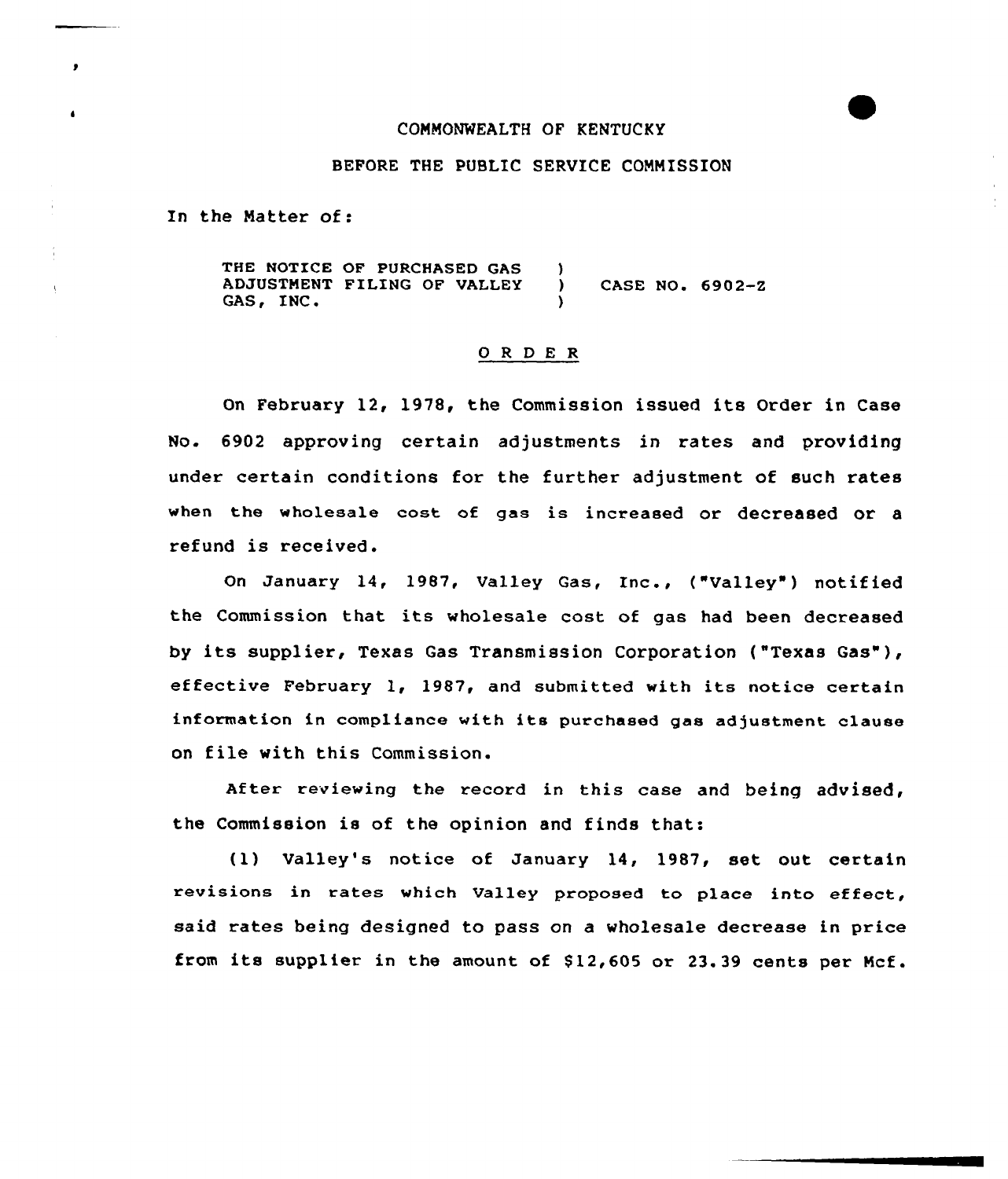( 2) Texas Gas filed an application for decreased rates with the Federal Energy Regulatory Commission ("FERC") to become effective February 1, 1987.

(4) Valley's adjustment in rates under the purchased gas adjustment provisions approved by the Commission in its Order in Case No. 6902 dated February 12, 1978, is fair, just and reasonable and in the public interest and should be effective with gas supplied on and after February 1, 1987.

IT IS THEREFORE ORDERED that:

(1) The rates in the Appendix to this Order be and they hereby are authorized effective with gas supplied on and after February 1, 1987.

(2) Within 30 days of the date of tnis Order Valley shall file with this Commission its revised tariffs setting out the rates authorized herein.

Done at Frankfort, Kentucky, this 3rd day of February, 1987.

PUBLIC SERVICE COMMISSION

e De Heman Vice Chairman

Commissione

ATTEST:

# Executive Director